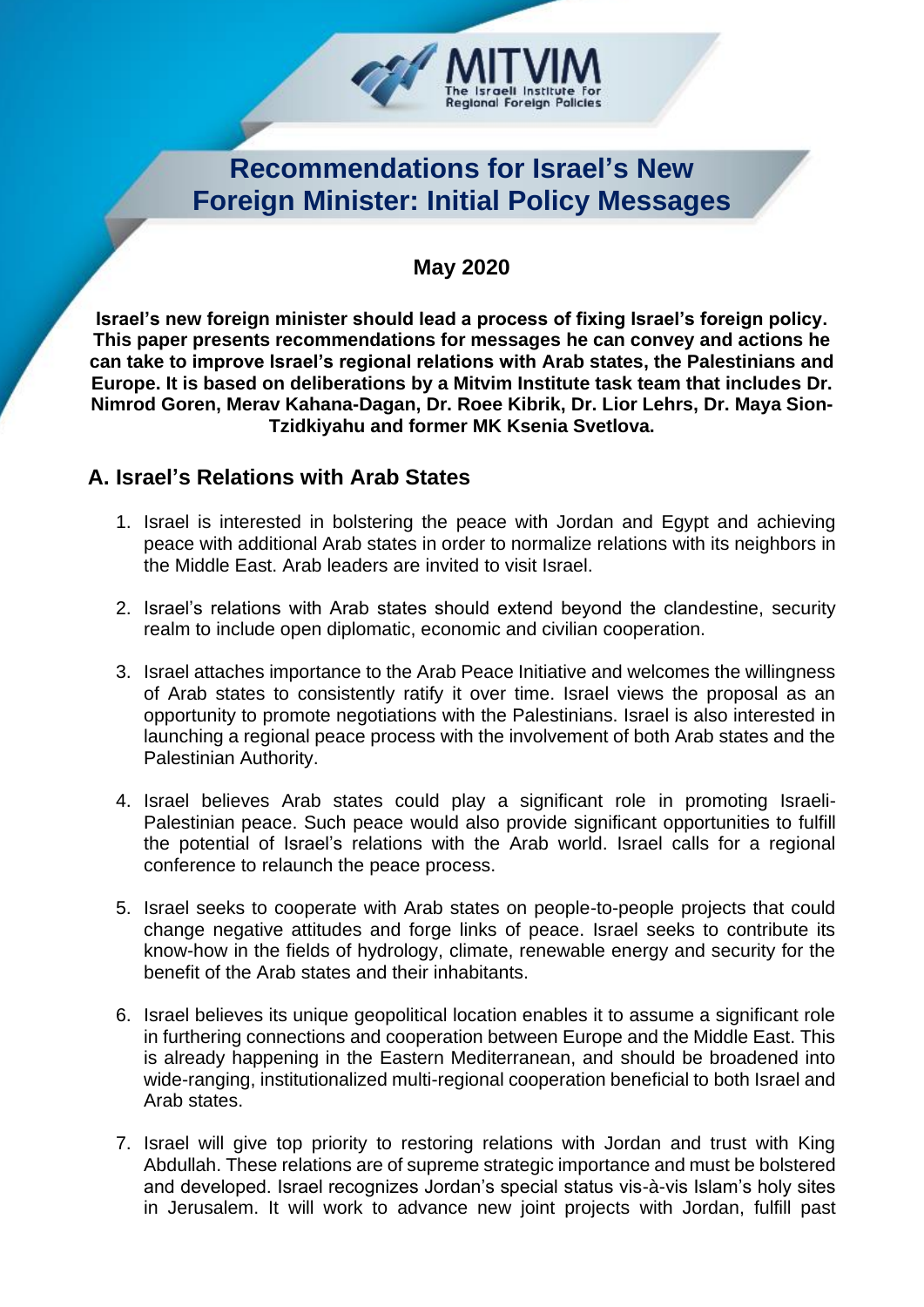commitments and is ready to help Jordan deal with the refugee challenge and with threats of terrorism.

8. Israel recognizes Egypt's key regional importance and the vital role it plays in promoting Israeli-Palestinian negotiations and preventing escalation between Israel and Gaza. Israel welcomes the growing cooperation with Egypt on natural gas and will also invest efforts in promoting civilian ties with Egypt. First off, Israel will immediately appoint a new ambassador to Egypt following a lengthy hiatus during which the position was not staffed.

#### **B. Israel's Relations with the Palestinians**

- 1. Israel is interested in peace with the Palestinians based on the two-state solution and will take steps to advance it. Resolution of the Israeli-Palestinian conflict, not only reaching an arrangement with Gaza, is a top priority for Israel.
- 2. Israel is holding out its hand to the leadership of the Palestinian Authority (PA) in a bid to renew dialogue and the peace process and is interested in creating a direct channel between leaders and top officials. Israel also attaches importance to promoting ties and dialogue between the two peoples and building mutual respect and trust.
- 3. Israel does not want the PA's collapse. It views the PA as a partner for negotiations, and a key partner in resolving the situation in Gaza. Israel chooses to engage with the PA, which recognizes it, rather than with Hamas, which rejects its right to exist.
- 4. Israel is interested in continuing coordination with the PA to prevent security deterioration and addressing joint challenges and opportunities in other fields. Israel will support the PA's efforts to unite the West Bank and Gaza Strip into one Palestinian entity under its leadership and to hold elections.
- 5. Israel pledges to help improve living conditions for the Palestinians, not as an alternative to a diplomatic solution but out of a moral-humanitarian commitment. Israel calls on the international community to contribute to this effort as well as to diplomatic efforts to advance peace.
- 6. Israel is willing to enable the planned construction in Qalqilya to accommodate natural population growth, to avoid demolishing houses and public facilities in East Jerusalem and Area C, to increase the number of work permits for Palestinians, and ease freedom of movement and the transfer of taxes it collects on behalf of the PA.
- 7. Israel appreciates the efforts invested by the US administration in formulating its vision of peace, but emphasizes that resolution of the conflict must stem from direct negotiations between the sides, with regional and international involvement, taking into consideration the needs and aspirations of both sides to the conflict.
- 8. Israel will not undertake unilateral annexation measures in the territories, it will freeze construction in the settlements that risks the feasibility of the two-state solution and will preserve the status quo at Jerusalem's holy sites.